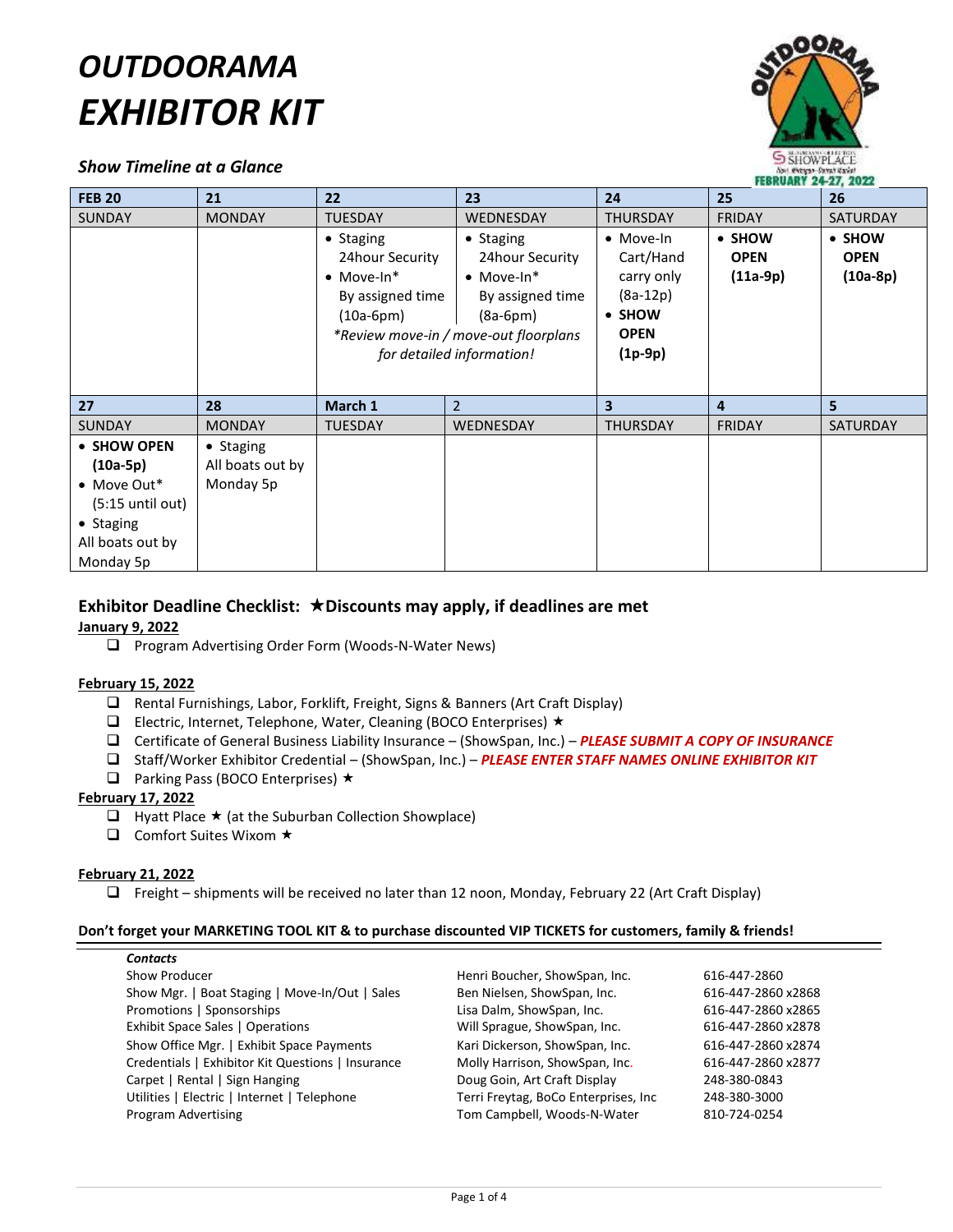# **EXHIBITOR INFORMATION**

# **ADMISSION (PUBLIC)**

| Adults:          | \$12.00     |
|------------------|-------------|
| Children (6-14): | \$5.00      |
| 5 & Under:       | <b>FREE</b> |

#### **ADVERTISING OPPORTUNITIES Official Show Program**

| Producer: | Woods-N-Water News  |
|-----------|---------------------|
| Contact:  | <b>Tom Campbell</b> |
| Phone:    | 810-724-0254        |
| Email:    | wnw@pageone-inc.com |

- **Deadline: January 9, 2022**
- Sent by email to all ticket purchasers
- Digital Distribution on site
- Posted on our website 2/28/22-9/1/22
- For more information, see Advertising Order Form.
- Products/Lines/Service listing changes should be emailed to[: karid@showspan.com;](mailto:karid@showspan.com) or faxed to 616-447-2861; or mailed.

# **ADA REGULATIONS**

Please take these ADA standards into account when designing your booth. Exceptions are allowed when the standards cause your business "undue hardship." Please make your displays as accommodating as possible.

- All aisles must be a minimum of 36" wide.
- Merchandise on display must be no more than 48" high or must have assistance.
- No protruding objects (deck steps, etc.) are allowed into the show aisles.
- No obstacles are allowed within 27" of the floor that a person with a visual disability cannot detect with a cane.
- Carpet must be less than 1/2" thick and tightly secured.
- The turning circle for a wheelchair allowance is a 60" diameter.
- All raised areas must be accessible by a ramp. Any item on display that is inherently inaccessible is excluded from this.

# **BOATS**

 New current and new non-current models will be allowed.

# **BOOTH FURNISHINGS**

- You may bring your own furnishings
- Some furnishings available only by pre-order
- Show Colors: Drape: Blue and White
- Aisle Carpet: Blue (limited area)
- *If you bring your own carpet, you must use CARPET TAPE approved by the decorator, or significant cleaning fees will be charged.*
- See Art Craft service forms for additional booth rental furnishing.

#### **BUILDING REGULATIONS**

- The Suburban Collection Showplace is a smoke-free environment.
- Food & Beverage: **NO ALCOHOLIC BEVERAGES** of any kind are permitted inside the building. Exhibitors are not permitted to bring in, distribute or sell food, unless it is ordered through BoCo Enterprises or approved by the Food Director at 248-662-0114.
- Food deliveries will not be accepted at any entrance.
- Helium balloons may be used only as part of a display and must be attached. They are not to be used for handouts. There will be a charge to remove balloons that are lodged on the ceiling or on any mechanical devices. (absolutely no use of helium during show hours)
- The use and storage of liquefied petroleum gases is not permitted. (Natural gas is available upon request; see BoCo Enterprises, Inc. Utility Form.)
- Burlap, fish netting or other similar type material shall not be suspended from the ceiling.
- No alcoholic beverages are allowed in the building.
- The Suburban Collection Showplace cleaning crews will not enter your display to clean. If you need anything to be thrown away, put it in the aisle each day after the show closes.

# **CONSTRUCTION / Dock or Display Related**

Any construction or displays are subject to all Federal, State and/or Local laws, ordinances, codes or guidelines.

# **DISPLAY RECOMMENDATIONS**

To ensure the highest visual exposure for your display, we strongly recommend that if the sides of your display exceed 4 feet in height they should not extend toward the aisle more than 5 feet from the back, and the front 5 feet of your display should be 4 feet tall or less. **Please Note - This is NOT a rule, but a recommendation.** There will be booths in the show that do not follow these recommendations and will have high walls. Any exposed surface must be covered. If you have questions or concerns, please contact us. All Structures and Displays are subject to all Federal, State and/or Local laws, ordinances, codes or guidelines.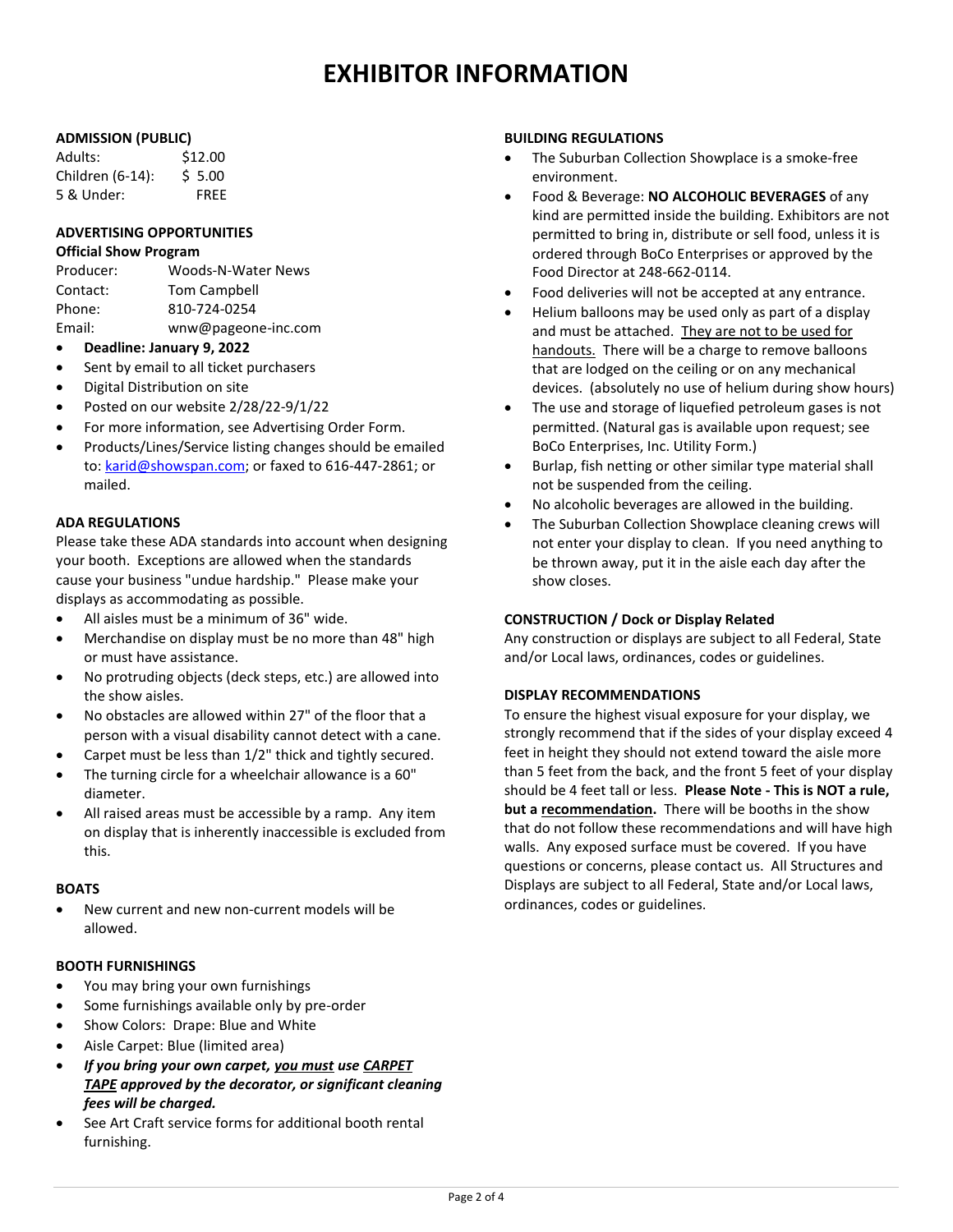# **EXHIBITOR ENTRANCE**

Throughout the show, the *ONLY* entrance for exhibitors is located in the back of the building, next to overhead door #4, near the exhibitor parking area.

- **Tuesday-Wednesday (during move-in):** Your staff may pick up Credentials in the Show Office – concourse outside Hall B. Please stop by the Show Office to verify that all paperwork has been received.
- **Exhibitor Credentials** are required for your staff to enter the show to work in your exhibit space, on show days, without having to purchase an admission ticket. Your staff will be required to show their ID for Credential pickup at the Exhibitor Entrance located in the back of the building, next to overhead door #4, near the exhibitor parking area.
- **Early Admittance Policy -** We maintain strict security from the close of the Show to open the following day. Unfortunately, due to new show entrance policies, access is limited to one hour before the Show opens.

# **FOOD SAMPLES/SALES REGULATIONS**

- The Suburban Collection Showplace has exclusive rights to food sales (for onsite consumption) within the Suburban Collection Showplace. Any packaged food sales or samples will need to be approved by the Suburban Collection Showplace.
- Food and beverage sample distribution must be preapproved by ShowSpan. Please contact Kari Dickerson at 616-447-2860, ext. 2874. Samples may be no larger than 2 ounces.
- Please refer to the Food Samples & Sales Form found on the "Show Info & Forms/Service Forms" tab in your online exhibitor kit.

# **INSURANCE REQUIREMENTS**

All exhibitors are required to forward ShowSpan a certificate of Liability Insurance. *Credentials will not be distributed until a valid certificate of liability insurance is provided.* Certificates must contain the following information to be considered valid:

- Identify Show Michigan Corp. and ShowSpan, Inc. as certificate holder.
- Exhibiting Company's Name and ANY dba's that apply, must be listed on the certificate.
- Commercial General Liability amounts and expiration dates (recommended minimum, \$1,000,000 per occurrence).
- The certificate will need to include the following language:

*Show Michigan Corporation., ShowSpan, Inc., and their respective owners, officers, officials, agents and employees are additional named insureds, and will be held harmless and indemnified for all related liabilities or costs, including but not limited to all defense costs. This insurance shall not be cancelled unless (30) days prior written notice has been given to the certificate holder.*

# List the specific name & date of the show including move in & move out dates:

*Outdoorama – February 22 – February 28, 2022*

- Fax request form for you to send to your agent is available in your online account
- E-mail, fax or mail certificate of liability insurance to: Attn.: Molly Harrison | ShowSpan, Inc. 2121 Celebration Drive NE Grand Rapids, Michigan 49525 Phone: 616-447-2860 | x2877 Fax: 616-447-2861 Email: [mollyh@showspan.com](mailto:MollyH@showspan.com)

In the event you do not hold General Liability Insurance, [click here](https://linkprotect.cudasvc.com/url?a=https://securevendorinsurance.com/ShowSpan&c=E,1,fWzK7KnWfWYu_6Ibwg-VxSIeA0rW0Clei9BYd7hTk3ueX_ux2Y4EKYT-KVS7qck60-E2NfP7wptfSxXRyt_6VVgz3FCvpdVHRMZbtw,,&typo=1) and arrangements can be made with DHC Insurance, LLC to secure affordable show coverage. Fill out the online application and after payment has been processed, they will email you & ShowSpan a copy of the certificate. If you need further assistance from DHC Insurance, LLC, please contact Byron Capper at (630) 393-5662.